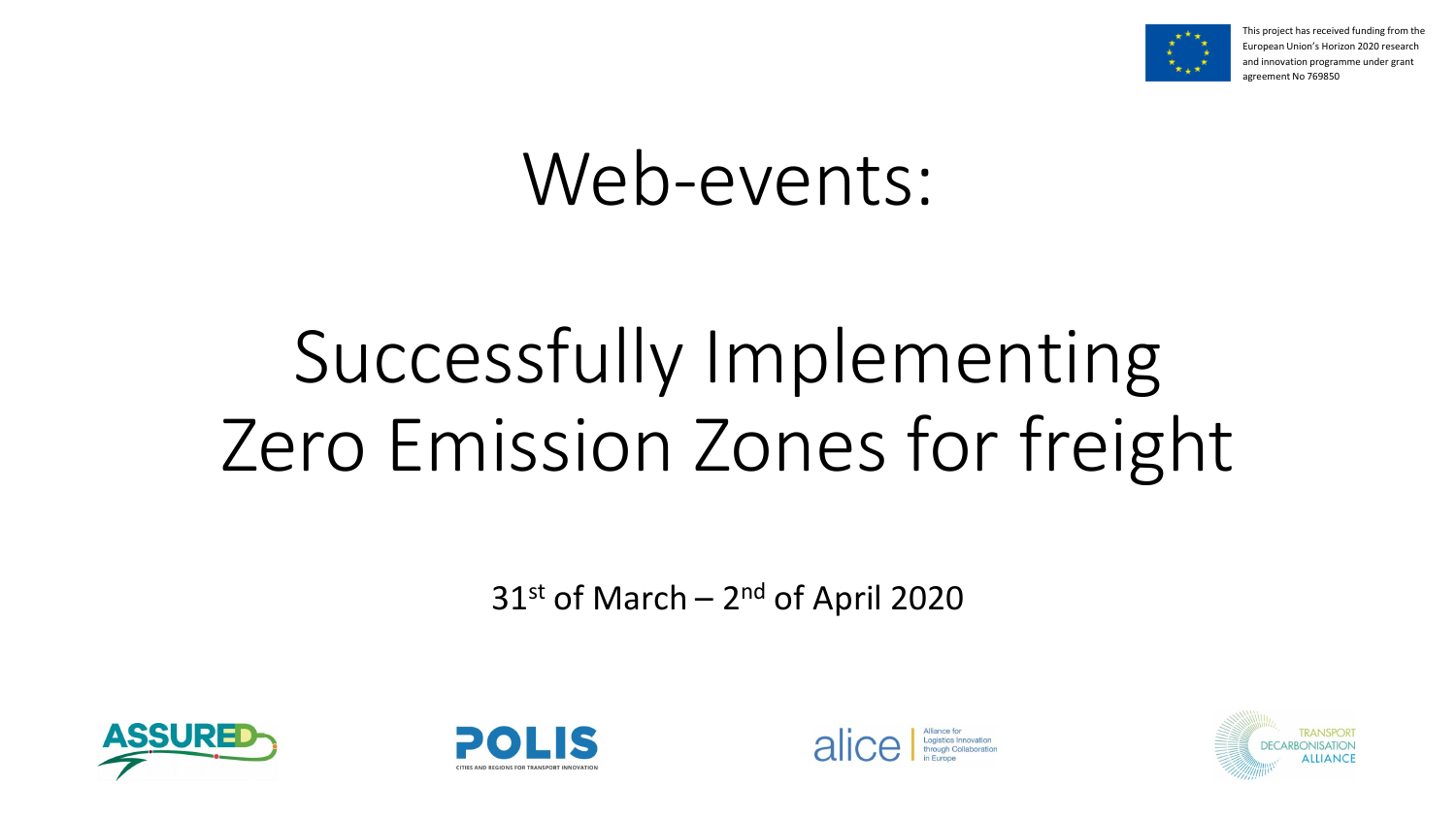



#### **Webinar**

**Strategier in ZEZ for urban freight**. *Presentations* 

*by [Polis,](http://www.polisnetwork.eu/) [ETP-Alice,](https://www.etp-logistics.eu/) [Transport Decarbonization Alliance,](http://tda-mobility.org/) [C40,](https://www.c40.org/other/green-and-healthy-streets) [Transport & Environment.](https://www.transportenvironment.org/publications/low-emission-zones-are-success-%E2%80%93-they-must-now-move-zero-emission-mobility)*

#### Web-events

#### **Web-meetings**

| 31 March,<br>10:00-11:30 | <b>Strategic initiativ</b><br>by Polis, ETP-Alio<br>C40, Transport & |
|--------------------------|----------------------------------------------------------------------|
|                          | l C                                                                  |
| 1 April,<br>10:00-12:00  | A. The right mix                                                     |
| 1 April,<br>15:00-17:00  | <b>B. Logistics oper</b>                                             |
| 2 April,<br>15:00-17:00  | C. The role of (fa                                                   |

*A. of measures to support ZEZ schemes* 



*B. Logistics operations and space management with ZEZ*

*C. The role of (fast) e-charging infrastructure for ZEZ*



Logistics Innovation<br>through Collaboration

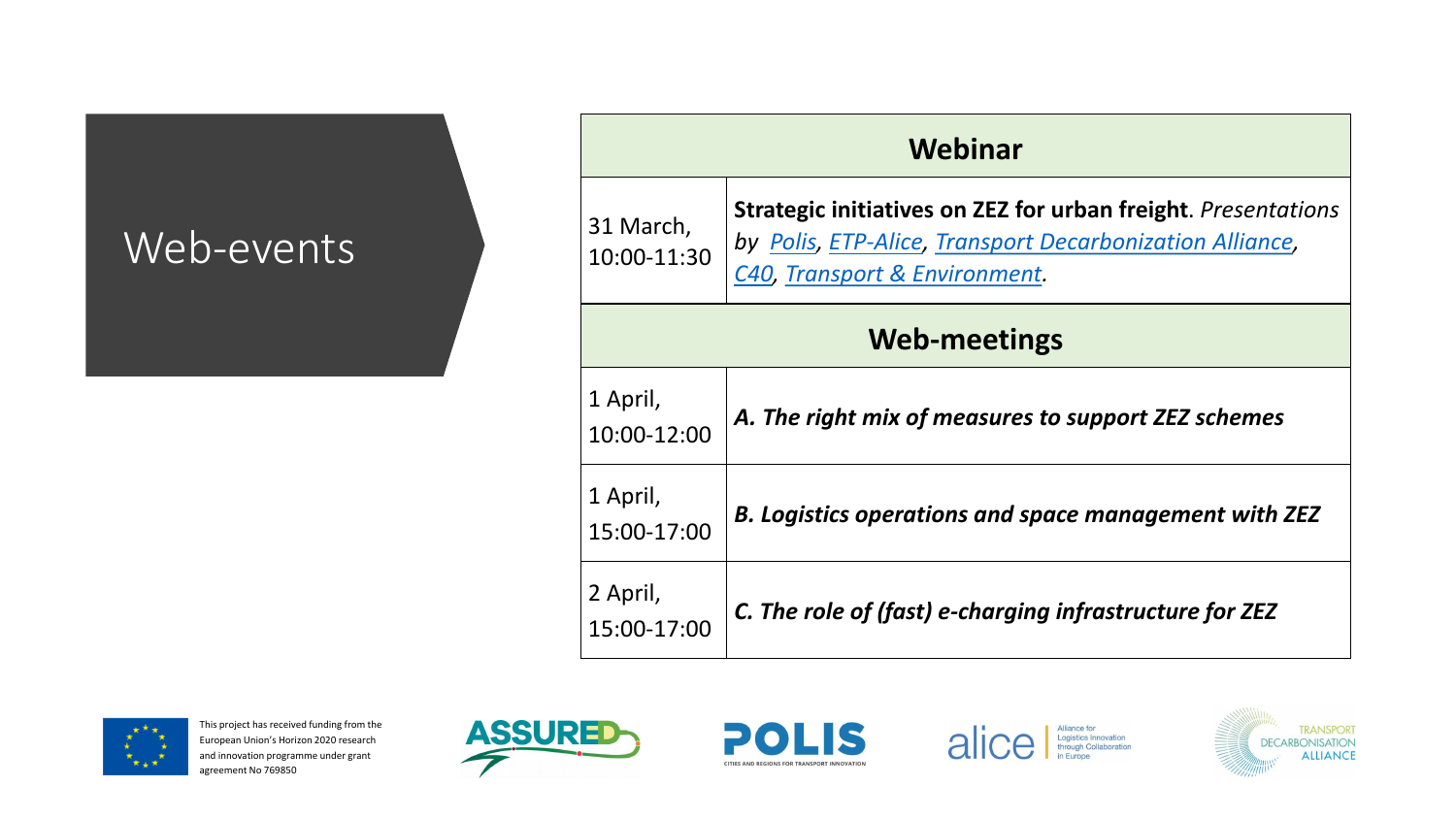



## Webinar (31 March) Strategic initiatives on ZEZ for urban freight

- Present initiatives that involve cities, industry, countries and European/international institutions.
- Goal: to provide a complete and coherent overview, to encourage the spread of smart ZEZ as a tool to
- Achieve the target of EC 2011 White Paper on Transport : CO2-free city logistics in urban areas by 2030.

**Zero Emission Zones: don't be afraid to start with freight** *Sita Holtslag, RVO-Transport Decarbonisation Alliance*

**Zero Emission city logistics: the role of EU Regulation** *Pauline Fournols, Transport & Environment*

**C40 Green and Healthy Streets Declaration: ensuring a major area of our city is zero emission by 2030** *Cristina Miclea, C40*

**Polis-ALICE strategic dialogue: public-private cooperation on sustainable city logistics**

*Giacomo Lozzi, Polis Network & Fernando Liesa, ALICE*

**Q&A**



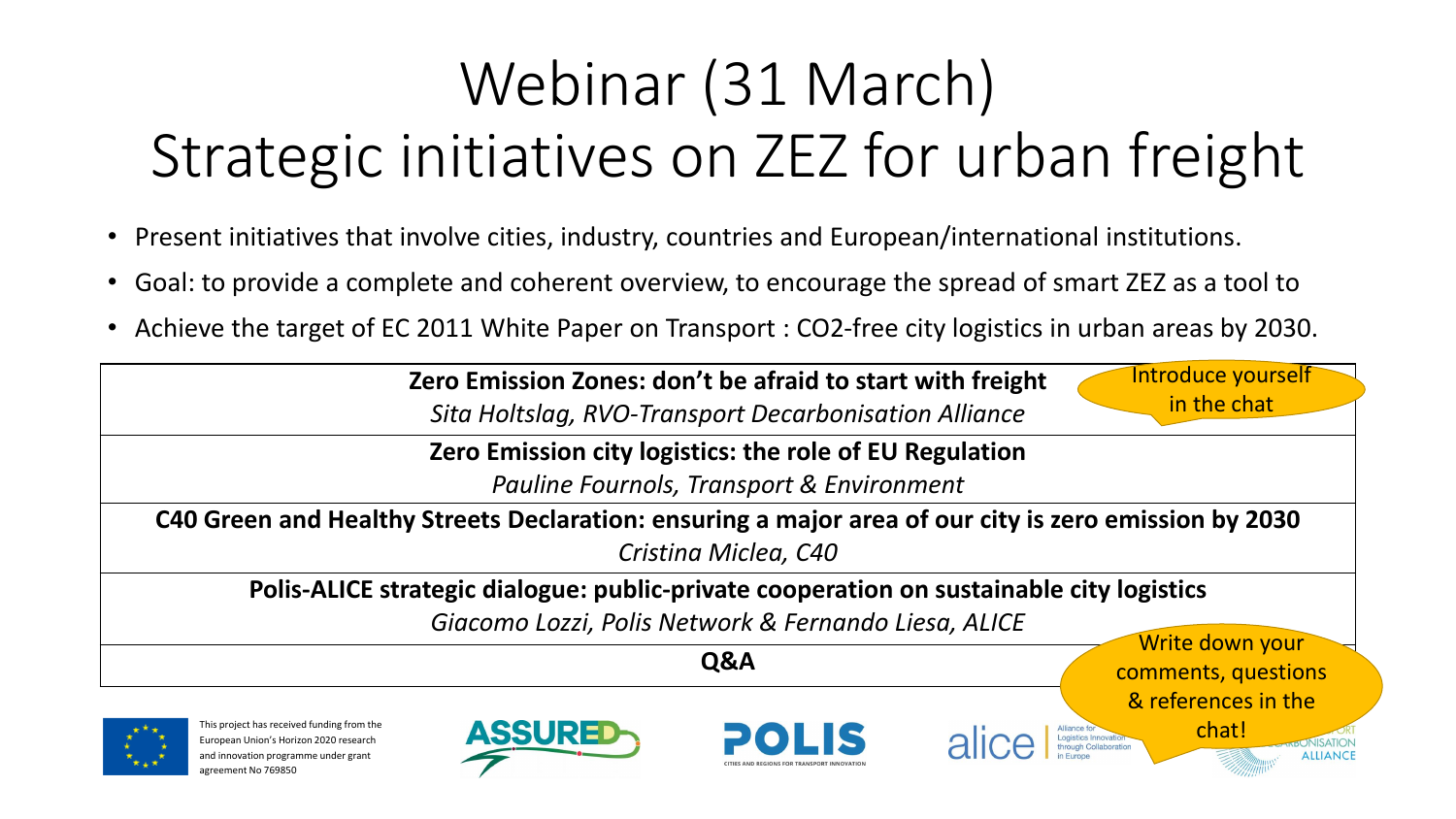



- Share knowledge and build consensus around areas of interventions to successfully implement ZEZs for freight delivery.
- No presentations, lots of interaction between informed stakeholders expected to share their experience
- Input for Polis-ALICE dialogue, C40-TDA Guidelines on ZEZ for freight, ASSURED deployment strategies
- Max 15 participants per slot

## Web-meetings (1-2 April)

*A. The right mix of measures to support ZEZ schemes. Leading organization: Polis & TDA* 

*B. Logistics operations and space management with ZEZ. Leading organization: ALICE* 

| $ A$ . The right mix of measures to support ZEZ schemes. Leading     |
|----------------------------------------------------------------------|
|                                                                      |
|                                                                      |
| <b>B. Logistics operations and space management with ZEZ. Lead</b>   |
| (Charlotte Migne, FM Logistic and ALICE Urban Logistics Chair).      |
| $ C$ . The role of (fast) e-charging infrastructure for ZEZ. Leading |
|                                                                      |
|                                                                      |



*C. The role of (fast) e-charging infrastructure for ZEZ*. *Leading project: ASSURED (Henning* 



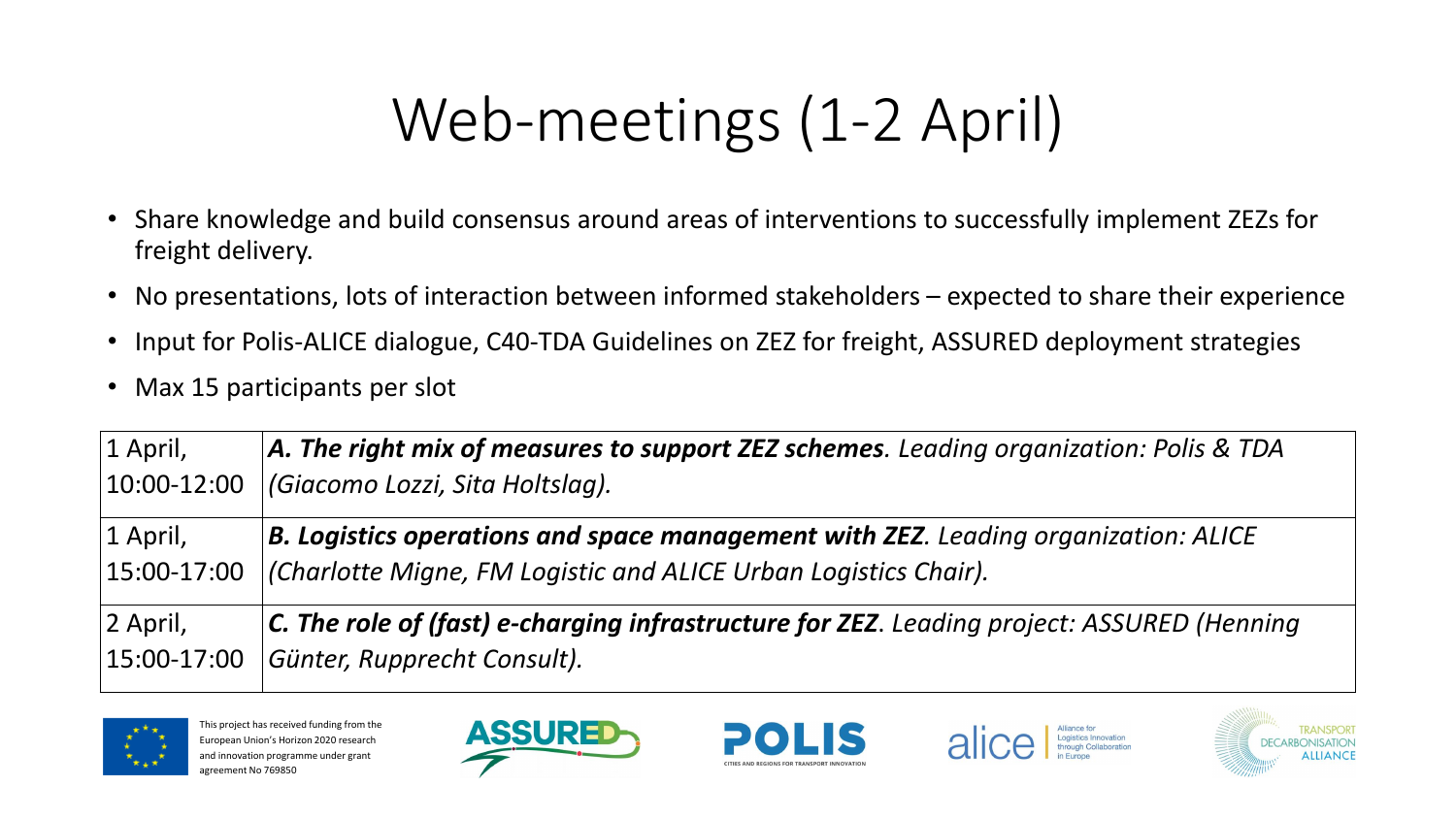



## COVID-19 & urban freight

- COVID-19 emergency revealed the public value of logistics and delivery services in cities
- Which are the responses of cities/regions, companies and countries to the emergency?
- How do you think COVID-19 will impact your city's priorities and work on freight moving forward?
- Polis pages:
	- [Covid-19: Keeping things moving](https://www.polisnetwork.eu/document/covid-19-keeping-things-moving/)
	- [Useful resources on Covid-19 and mobility](https://www.polisnetwork.eu/document/resources-covid-19-mobility/)
- C40 page:
	- [Cities and Coronavirus COVID-19](https://www.c40knowledgehub.org/s/article/Cities-and-Coronavirus-COVID-19?language=en_US)
- Examples:
	- [Gelderland sets out measures to support logistics industry](https://www.polisnetwork.eu/article/gelderland-sets-out-measures-to-support-logistics-industry/?id=122791)
	- [Rotterdam relaxing access hours for logistics](https://www.rotterdam.nl/nieuws/flexibele-bevoorrading/)
	- [London suspends road tolls during pandemic](https://www.electrive.com/2020/03/23/london-suspends-road-tolls-during-pandemic/)
	- [COVID-19 and the Sustainable Transport Community](https://slocat.net/covid-19-and-the-sustainable-transport-community/)
	- [Supply Chains in the Time of Corona](https://www.smartfreightcentre.org/en/news/supply-chains-in-the-time-of-corona/13050/?x-craft-preview=oVSrRpzatG&token=tW-86oY_uyafUJKWIZulmf44uBMe0TwL)
	- [Online supermarket shopping is booming and hiring to handle corona demand](https://www.nu.nl/economie/6040250/online-boodschappen-doen-breekt-definitief-door-dankzij-coronacrisis.html)



#### Write down your measures / ideas in the chat!